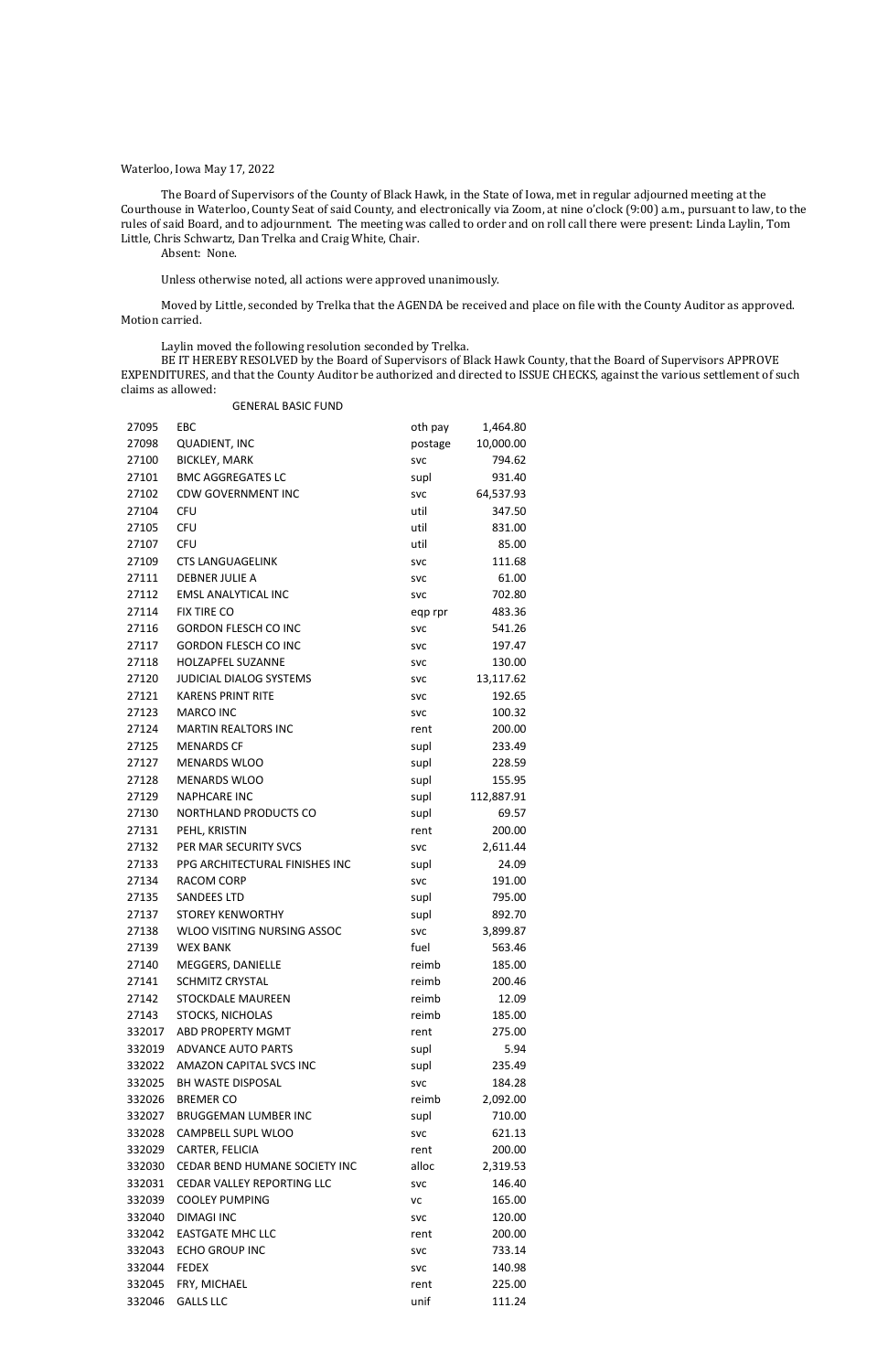| 332047           | <b>HAWKEYE ALARM &amp; SIGNAL CO</b>                    | <b>SVC</b>         | 6,378.00          |
|------------------|---------------------------------------------------------|--------------------|-------------------|
| 332048           | HOME DEPOT CREDIT SVCS                                  | supl               | 227.59            |
| 332049           | HOTEL PRESIDENT PARTNERS LP                             | rent               | 200.00            |
| 332051           | KCVM 93.5 THE MIX                                       | advrt              | 310.00            |
| 332052           | <b>LABSOURCE INC</b>                                    | supl               | 4,893.75          |
| 332053           | LINN CO                                                 | <b>SVC</b>         | 2,083.33          |
| 332056           | MEDIACOM                                                | util               | 139.54            |
| 332057           | <b>MEDIACOM</b>                                         | util               | 269.95            |
| 332058           | <b>MID AMERICAN ENERGY</b>                              | util               | 3,444.73          |
| 332059           | MID AMERICAN ENERGY                                     | util               | 59.35             |
| 332060           | MID AMERICAN ENERGY                                     | util               | 7,516.55          |
| 332061           | MID AMERICAN ENERGY                                     | util               | 6,234.10          |
| 332069           | MID AMERICAN ENERGY                                     | util               | 11.77             |
| 332070           | <b>MID AMERICAN ENERGY</b>                              | util               | 111.39            |
| 332071           | <b>MID AMERICAN ENERGY</b>                              | util               | 552.66            |
| 332072           | MID AMERICAN ENERGY/SPEC ACCT                           | util               | 205.00            |
| 332073           | MILLER FENCE CO INC                                     | eqp                | 131.06            |
| 332076           | NTL REGISTRY OF FOOD SAFETY PROS                        | <b>SVC</b>         | 234.00            |
| 332077           | <b>NEW ERA RENTALS</b>                                  | rent               | 250.00            |
| 332078           | N IA JUVENILE DETENTION SVCS                            | shlt               | 2,925.00          |
| 332081           | POLLOCK JOHN                                            | rent               | 200.00            |
| 332082           | PRESTO-X                                                | <b>SVC</b>         | 242.00            |
| 332083           | PREVENT CHILD ABUSE IA                                  | conf               | 100.00            |
| 332085           | SCHOO, MARY                                             | rent               | 200.00            |
| 332086           | SCHUMACHER ELEVATOR CO                                  | eqp rpr            | 2,276.35          |
| 332088           | SOCIAL ACTION INC                                       | <b>SVC</b>         | 2,000.00          |
| 332089           | SPEE DEE DELIVERY SVC INC                               | sbc                | 20.22             |
| 332090           | STETSON BUILDING PRODUCTS, LLC                          | eqp rpr            | 343.06            |
| 332092           | SUMMIT FOOD SVC, LLC<br><b>TEDS HOME &amp; HARDWARE</b> | food               | 21,395.79<br>9.48 |
| 332093<br>332095 | <b>TRUCK CENTER CO</b>                                  | <b>SVC</b>         | 3,056.24          |
| 332096           | <b>TSP COURT REPORTING</b>                              | supl<br><b>SVC</b> | 310.00            |
| 332098           | <b>ULINE</b>                                            | <b>SVC</b>         | 28.50             |
| 332099           | <b>UNITY POINT</b>                                      | <b>SVC</b>         | 429.00            |
| 332101           | <b>VERIZON WIRELESS</b>                                 | util               | 40.03             |
| 332102           | WASTE MGMT OF WI-MN                                     | <b>SVC</b>         | 3,415.16          |
| 332103           | <b>WATERFALLS CAR WASH</b>                              | <b>SVC</b>         | 67.80             |
| 332104           | <b>WLOO CITY OF</b>                                     | fuel               | 28,826.60         |
| 332105           | WLOO FIRST UNITED METHODIST CHURCH                      | <b>SVC</b>         | 25.00             |
| 332106           | <b>WLOO WATER WORKS</b>                                 | util               | 100.00            |
|                  | <b>GENERAL SUPPLEMENTAL FUND</b>                        |                    |                   |
|                  |                                                         |                    |                   |
| 27115            | <b>FOUR OAKS INC</b>                                    | shlt               | 1,912.65          |
| 332016           | <b>USPO</b>                                             | postage            | 7,000.00          |
| 332032           | CENTRAL IA JUVENILE DET CNT                             | <b>SVC</b>         | 240.00            |
| 332110           | YOUTH SHELTER CARE OF NC IA INC                         | shlt               | 7,901.46          |
|                  | <b>SECONDARY ROADS FUND</b>                             |                    |                   |
| 27099            | <b>ANTON SALES</b>                                      | supl               | 178.00            |
| 27101            | <b>BMC AGGREGATES LC</b>                                | supl               | 40,033.02         |
| 27106            | <b>CFU</b>                                              | util               | 75.00             |
| 27110            | <b>D&amp;D TIRE INC</b>                                 | eqp                | 1,100.00          |
| 27121            | <b>KARENS PRINT RITE</b>                                | <b>SVC</b>         | 17.50             |
| 27122            | <b>KWIK TRIP INC</b>                                    | fuel               | 1,017.67          |
| 27126            | <b>MENARDS CF</b>                                       | supl               | 62.94             |
| 27136            | SCOTS SUPL CO INC                                       | supl               | 730.95            |
| 332020           | <b>AGVANTAGE FS INC</b>                                 | fuel               | 15,454.41         |
| 332021           | AIRGAS NORTH CENTRAL                                    | eqp rent           | 41.06             |
| 332022           | AMAZON CAPITAL SVCS INC                                 | supl               | 1,288.47          |
| 332025           | <b>BH WASTE DISPOSAL</b>                                | <b>SVC</b>         | 220.75            |
| 332035           | <b>CENTURYLINK</b>                                      | util               | 81.89             |
| 332036           | <b>CENTURYLINK</b>                                      | util               | 52.46             |
| 332055           | MCFARLAND CLINIC                                        | supl               | 204.00            |
| 332062           | MID AMERICAN ENERGY                                     | util               | 1,606.15          |
| 332064           | MID AMERICAN ENERGY                                     | util               | 20.65             |
| 332065           | MID AMERICAN ENERGY                                     | util               | 17.48             |
| 332066           | MID AMERICAN ENERGY                                     | util               | 47.11             |
| 332067           | MID AMERICAN ENERGY                                     | util               | 17.03             |
| 332068           | MID AMERICAN ENERGY                                     | util               | 369.18            |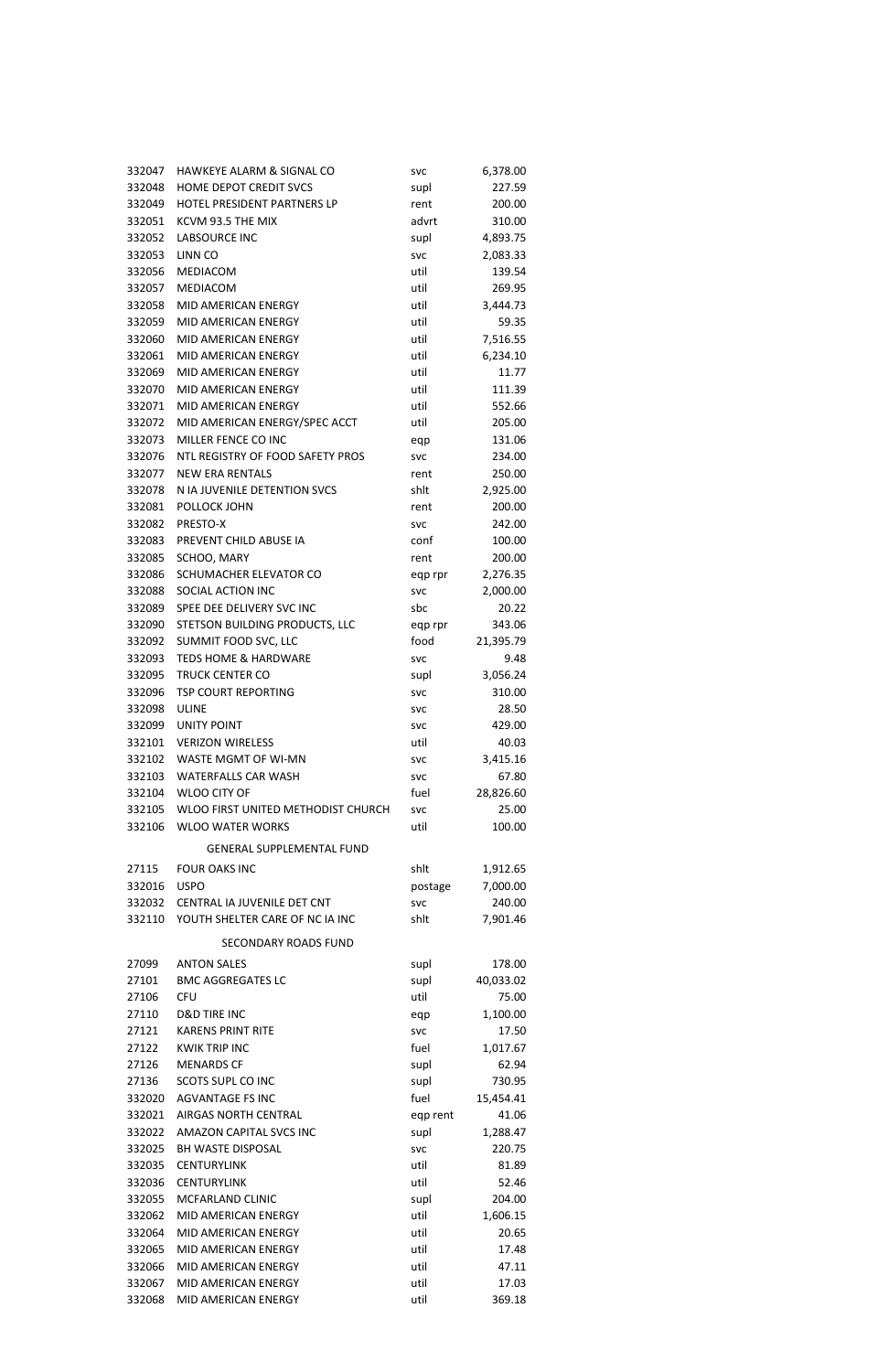| 332074 | MURPHY TRACTOR & EQUIP CO                | supl       | 1,802.80   |
|--------|------------------------------------------|------------|------------|
| 332075 | <b>NAPA AUTO PARTS</b>                   | supl       | 180.48     |
| 332080 | PHELPS UNIFORM SPECIALIST                | <b>SVC</b> | 59.93      |
| 332084 | SADLER POWER TRAIN INC                   | supl       | 31.22      |
| 332087 | SHEPARD, HENRY                           | reimb      | 60.00      |
| 332091 | <b>STOKES WELDING</b>                    | eqp rpr    | 128.04     |
| 332094 | <b>THOMPSON TRUCK &amp; TRAILER</b>      | supl       | 58.91      |
| 332100 | UNITY POINT - ALLEN HOSPITAL             | <b>SVC</b> | 259.00     |
| 332108 | WENDLING QUARRIES INC                    | supl       | 6,678.31   |
|        | JAIL COMMISSARY FUND                     |            |            |
| 332038 | <b>COMMUNITY ELECTRIC INC</b>            | eqp        | 575.33     |
| 332097 | <b>TURNKEY CORRECTIONS</b>               | food       | 5,666.71   |
|        | <b>CONSERVATION TRUST FUND</b>           |            |            |
| 332107 | WAVERLY-SHELL ROCK COMM SCHOOL           | supl       | 3,252.47   |
|        | <b>ARP FUND</b>                          |            |            |
| 27119  | <b>INVISION ARCHITECTURE</b>             | <b>SVC</b> | 7,043.35   |
| 332079 | ORIGIN DESIGN CO                         | <b>SVC</b> | 7,068.00   |
|        | <b>INS TRUST FUND</b>                    |            |            |
| 27094  | <b>NAVITUS HEALTH SOLUTIONS</b>          | ins        | 17,461.09  |
| 27096  | PREFERRED ONE INS CO                     | ins        | 109,175.70 |
| 27097  | PREFERRED ONE INS CO                     | ins        | 77,661.65  |
|        | SELF-INSUR/LIAB, PROP ETC FUND           |            |            |
| 332050 | <b>JOHNS AUTO BODY</b>                   | eqp rpr    | 6,856.60   |
|        | <b>E911 SVC COMMISSION FUND</b>          |            |            |
| 27103  | CFU                                      | util       | 1,200.00   |
| 27109  | <b>CTS LANGUAGELINK</b>                  | svc        | 6.95       |
|        | 27113 FARMERS MUTUAL TELEPHONE CO        | util       | 120.76     |
| 332023 | <b>AMERICAN TOWER CORP</b>               | util       | 8,220.64   |
|        | 332033 CENTURYLINK                       | util       | 76.55      |
| 332037 | <b>COLOFF MEDIA LLC</b>                  | util       | 2,086.00   |
| 332041 | <b>DUNKERTON TELEPHONE COOP</b>          | util       | 611.12     |
| 332054 | <b>LPC CONNECT</b>                       | util       | 328.94     |
|        | 332063 MID AMERICAN ENERGY               | util       | 255.83     |
|        | 332109 WINDSTREAM IA COMM                | util       | 154.07     |
|        | <b>EMERGENCY MGMT FUND</b>               |            |            |
|        | 332024 BERGANKDV TECHNOLOGY & CONSULTING | <b>SVC</b> | 6.00       |
|        | CONSOLIDATED COMM CENT FUND              |            |            |
|        | 332018 ACCESS SYSTEMS LEASING            | <b>SVC</b> | 223.90     |
|        | 332022 AMAZON CAPITAL SVCS INC           | supl       | 25.97      |
|        | 332034 CENTURYLINK                       | util       | 60.81      |
|        | <b>ASSESSOR FUND</b>                     |            |            |
|        |                                          |            |            |
| 27108  | COMMERCIAL APPRAISERS OF IA              | publ       | 17,000.00  |

AYES: Laylin, Little, Schwartz, Trelka, White. NAYS: None. Resolution adopted.

RECEIVE PROJECT UPDATES FROM DEPARTMENT HEADS/ELECTED OFFICIALS – County Engineer Cathy Nicholas said cities and counties renegotiated funding sources with the Iowa Department of Transportation resulting in more bridge funding for counties. Human Resources Director Amanda Fesenmeyer said a committee is working on an employee picnic scheduled for Sept. 18. Finance Director James Perry said the American Rescue Plan Act committee is recommending a consultant be retained to help the county with the federal program requirements. Preliminary work is continuing so the county can hit the ground running when a consultant starts. Assistant County Attorney Michael Treinen said the county will obtain proposals from at least two qualified consultants, and the committee will present those proposals to the Board for consideration. Little said the Board should set the parameters and direct the consultant.

Moved by Little, seconded by Laylin that the MINUTES of the Board Meeting held May 10, 2022 be and are hereby approved as submitted. Motion carried.

## **CONSENT AGENDA**

Laylin moved the following RESOLUTION seconded by Trelka.

- A. TO APPROVE, RECEIVE, PLACE ON FILE WITH THE COUNTY AUDITOR
	- 1. The Board of Supervisors APPROVE INTERGOVERNMENTAL JOURNAL ENTRIES, and that the County Auditor be authorized and directed to TRANSFER monies within the various funds as submitted.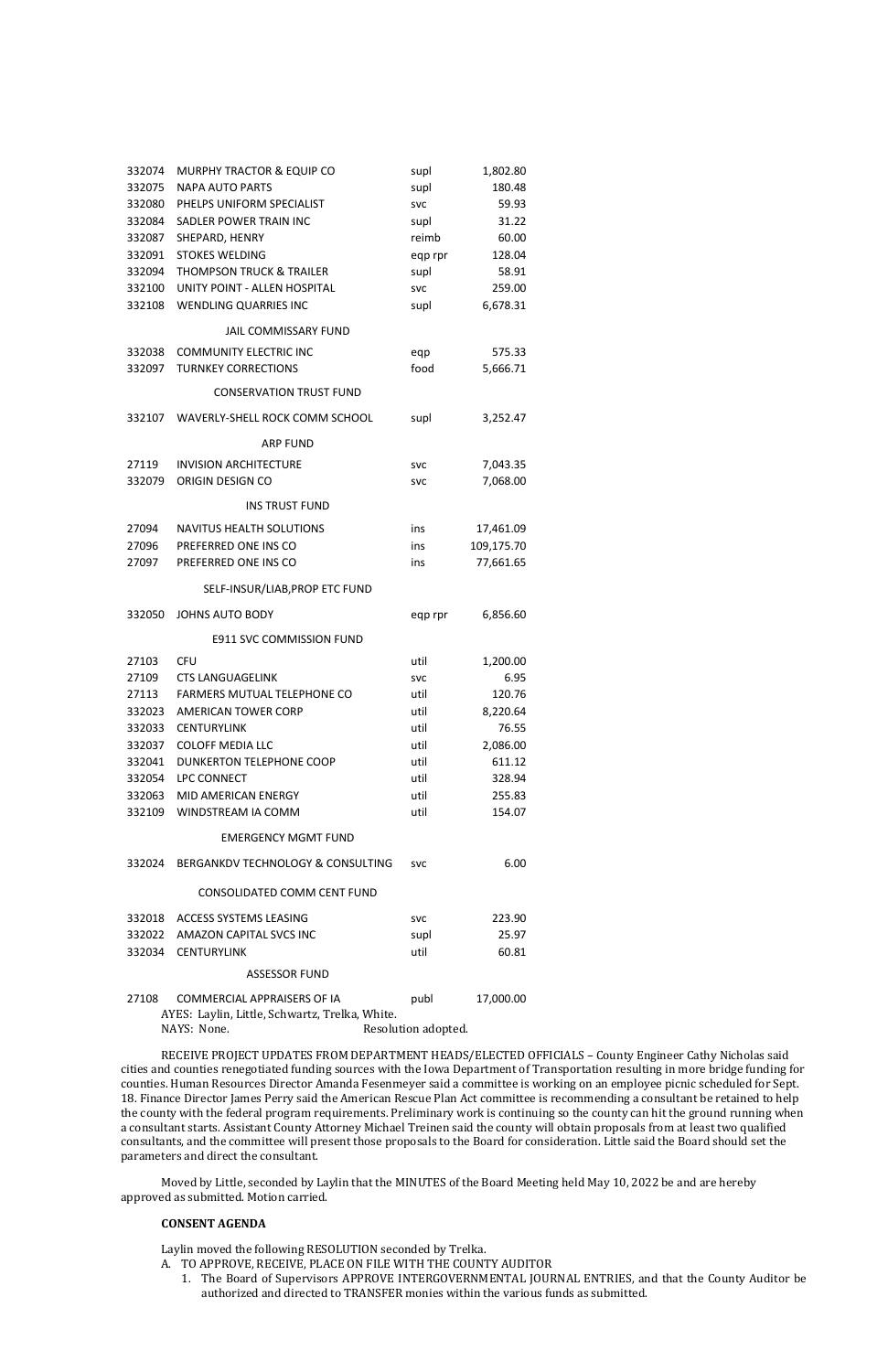| Transfer from Fund            | Amount    | Transfer to Fund                       | Amount    |
|-------------------------------|-----------|----------------------------------------|-----------|
| SECONDARY ROADS               |           | 6,124.56   HEALTH INSURANCE TRUST FUND | 6,124.56  |
| <b>GENERAL - SHERIFF</b>      | 8.194.09  | 911                                    | 8,194.09  |
| <b>GENERAL - CONSERVATION</b> | 498.29    | 911                                    | 498.29    |
|                               |           |                                        |           |
|                               | 14,816.94 |                                        | 14,816.94 |

2. The PAYROLL ADJUSTMENTS submitted by the various departments and the County Auditor be authorized and directed to adjust his records accordingly.

| <b>NAME</b>                                | <b>TITLE</b>                          | <u>TO</u> | <b>DATE</b> | <b>CHANGE</b>              |
|--------------------------------------------|---------------------------------------|-----------|-------------|----------------------------|
| <b>SHERIFF, TONY THOMPSON</b>              |                                       |           |             |                            |
| GARRETT, CORY D                            | CIVILIAN DETENTION OFFICER            | \$22.52   | \$44,690.00 | <b>NEW HIRE</b>            |
| PUGH, RACHEL M                             | CIVILIAN DETENTION OFFICER            | \$23.34   | \$44,689.00 | SUCCESSFUL APPLICANT       |
| NELSON, NICOLE A                           | <b>DEPUTY SHERIFF</b>                 | \$29.03   | \$44,682.00 | SCHEDULE/SHIFT CHANGE      |
| SCROGGINS, CHRISTIAN M                     | <b>DEPUTY SHERIFF</b>                 | \$29.03   | \$44,682.00 | SCHEDULE/SHIFT CHANGE      |
| SHADER, TONY J                             | <b>DEPUTY SHERIFF</b>                 | \$36.21   | \$44,682.00 | SCHEDULE/SHIFT CHANGE      |
| THORN, DYLAN B.A.                          | CIVILIAN DETENTION OFFICER            | \$22.52   | \$44,685.00 | SCHEDULE/SHIFT CHANGE      |
| VANROEKEL, ZACHARY J                       | CIVILIAN DETENTION OFFICER            | \$22.52   | \$44,682.00 | SCHEDULE/SHIFT CHANGE      |
| <b>COUNTY TREASURER, RITA SCHMIDT</b>      |                                       |           |             |                            |
| MATT, LOIS M                               | PROPERTY TAX SUPERVISOR               | \$33.64   | \$44,694.00 | <b>TERMINATION PENDING</b> |
| <b>COUNTY ATTORNEY, BRIAN WILLIAMS</b>     |                                       |           |             |                            |
| HINDS, KRISTIN K                           | <b>COURT DEBT RECOVERY OFFICER</b>    | \$21.46   | \$44,682.00 | <b>SUCCESSFUL BIDDER</b>   |
| MORRISSEY, NICHOLE A                       | <b>COURT DEBT RECOVERY OFFICER</b>    | \$24.53   | \$44,685.00 | <b>TERMINATION PENDING</b> |
| PRENDERGAST, HEATHER A                     | <b>ASSISTANT COUNTY ATTY NON-BARG</b> | \$4.54    | \$44,683.00 | <b>REHIRE</b>              |
| <b>COUNTY ENGINEER, CATHERINE NICHOLAS</b> |                                       |           |             |                            |
| DISTLER, DILLON D                          | LABORER / EQUIPMENT OPERATOR III      | \$26.54   | \$44,683.00 | SUCCESSFUL BIDDER          |
| MICHELSEN, DANIEL L                        | LABORER / EQUIPMENT OPERATOR II       | \$24.00   | \$44,682.00 | ANNUAL STEP INCREASE       |

B. TO RECEIVE AND PLACE ON FILE WITH THE COUNTY AUDITOR

AYES: Laylin, Little, Schwartz, Trelka, White. NAYS: None. Resolution adopted.

- 1. The PERMIT FOR UTILITY WORK WITHIN THE RIGHT-OF-WAY for Cedar Falls Utilities of Cedar Falls, Iowa for placement of an underground electric & fiber utility on County right-of-way along Winslow Road near 9035 Winslow Road as recommended by Catherine Nicholas, County Engineer.
- 2. The PERMIT FOR UTILITY WORK WITHIN THE RIGHT-OF-WAY for MidAmerican Energy Company of Waterloo, Iowa for placement of an overhead electric utility on County right-of-way along Shaulis Road between Hudson Road and Platt Road as recommended by Catherine Nicholas, County Engineer.
- AYES: Laylin, Little, Schwartz, Trelka, White.

NAYS: None. Resolution adopted.

## **CONSENT AGENDA ENDS**

Laylin moved the following resolution seconded by Trelka.

BE IT HEREBY RESOLVED that the STATEMENT OF COMPLETION and FINAL ACCEPTANCE OF WORK for Project BROS-C007(145)—5F-07 Bridge Replacement, PPCB on Cedar Wapsi Road be approved and direct the Chair to sign for same and authorize and direct the Auditor to make final payment in the amount of \$30,000.00 with a total project cost of \$4,129,219.38 as recommended by Catherine Nicholas, County Engineer. (Project contracted at \$4,065,432.61 total working days specified 254, working days used 314, liquidated damages assessed - \$49,200.00 contractor, Peterson Contractors Inc., Reinbeck, Iowa.) Nicholas provided pictures and a video of the completed bridge, noting it is expected to last 75 to 90 years. County Conservation Director Mike Hendrickson said the project included parking improvements to benefit recreational activity on that portion of the river.

Little moved the following resolution seconded by Laylin.

BE IT HEREBY RESOLVED to approve the AMENDMENT to the list of financial institutions to be depositories of Black Hawk County funds, effective May 23, 2022, in conformance with all applicable provisions of §12B and §12C of the Code of Iowa in amounts not to exceed the maximum deposits approved for each respective financial institution as submitted.

AYES: Laylin, Little, Schwartz, Trelka, White.

NAYS: None. Resolution adopted.

Little moved the following resolution seconded by Trelka.

BE IT HEREBY RESOLVED to designate the submitted named financial institutions as 2022 DEPOSITORIES of Black Hawk County funds in conformance with all applicable provisions of §12B and §12C of the Code of Iowa in amounts not to exceed the maximum approved for each respective financial institution as submitted, effective May 23, 2022.

AYES: Laylin, Little, Schwartz, Trelka, White.

NAYS: None. Resolution adopted.

Trelka moved the following resolution seconded by Laylin.

BE IT HEREBY RESOLVED that the REQUEST FOR PURCHASE OF CAPITAL EQUIPMENT submitted by Catherine Nicholas, County Engineer, be approved and direct the Chair to sign for same: to purchase a 2012 Western Star Semi Tractor in the amount of \$113,000.00 from Don's Truck Sales in Fairbank, Iowa. Nicholas said the budget was \$100,000, but her office has more than \$80,000 in unspent capital funds and also expects to get more than \$30,000 from the sale of the current truck.

AYES: Laylin, Little, Schwartz, Trelka, White.

NAYS: None. Resolution adopted.

Little moved the following resolution seconded by Trelka.

BE IT HEREBY RESOLVED to approve the Medical Plan Benefit Update as recommended by Perspective Consulting Partners, LLC. Perspective's Stacy Wanderscheid said the overall medical plan renewal cost of 2.5 percent was better than the 8 percent medical trend. Plan benefit changes were minimal with no effective cost increases.

AYES: Laylin, Little, Schwartz, Trelka, White.

NAYS: None. Resolution adopted.